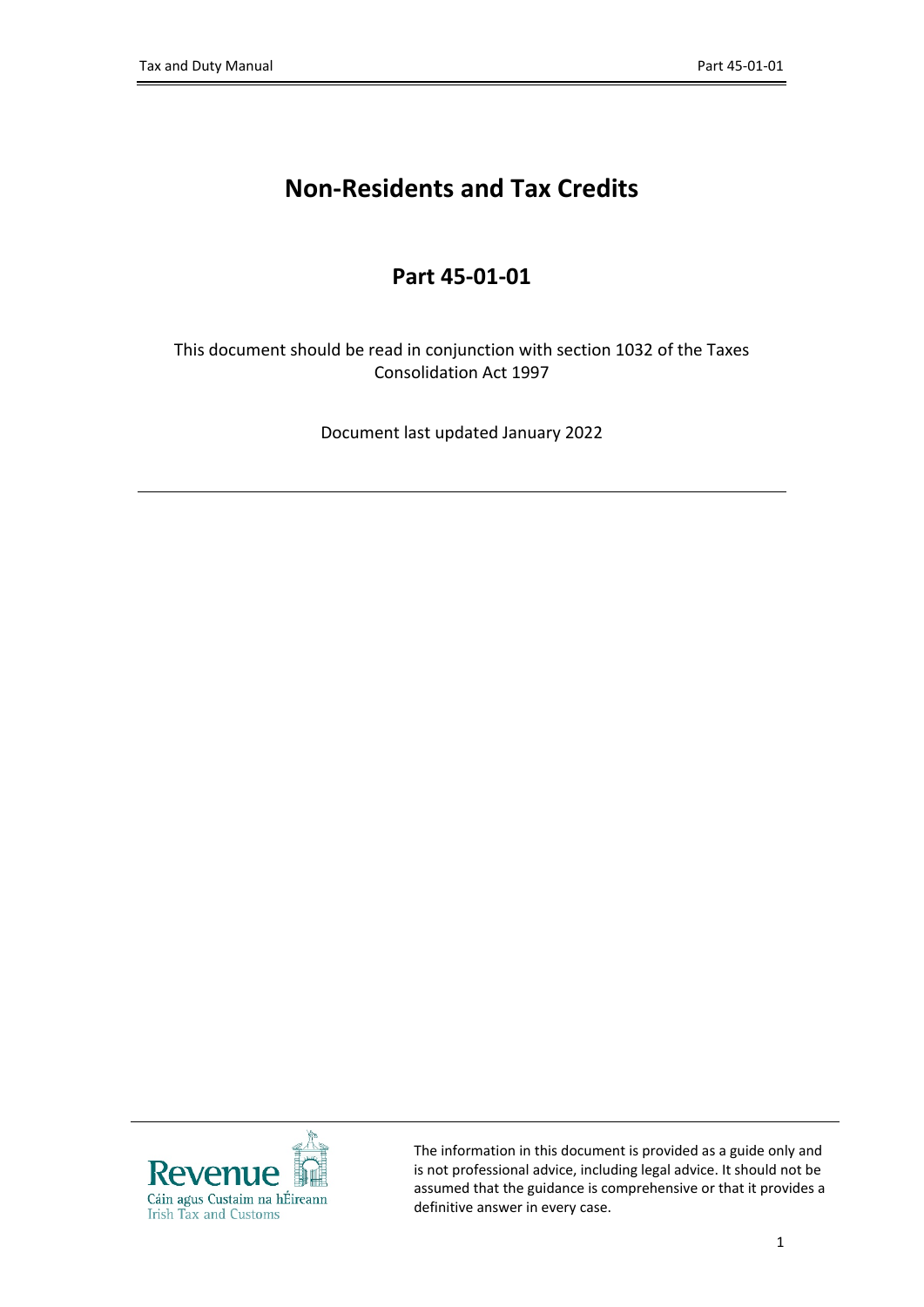## Introduction

In general, non-resident individuals are not entitled to any of the normal personal credits, reliefs, and deductions (as set out in the table to **section 458**). However, in certain circumstances, a portion of the credits, reliefs or deductions are available under section 1032 of the Taxes Consolidation Act 1997.

Where an individual, not resident in the State, proves that he or she –

- is an Irish citizen,
- is non-resident for health reasons (this includes the health of a family member resident with him/her),
- is a citizen, subject or national of another EU Member State or the United Kingdom (UK) or a country which is exempted by an order under section 10 of the Aliens Act 1935 from any provision of that Act, or
- was a British citizen before 5 April 1935,

then he or she is entitled to a portion of the personal credits, reliefs, or deductions. The portion is determined by the ratio of Irish source income to total income of the individual.

### **Example 1**

John is an Irish citizen and is resident in Germany for 2021. He is in receipt of Irish rental income of €12,000. His worldwide income for 2021 is €40,000. This includes his Irish income.

John's tax credits are apportioned as follows:

€1,650\* X €12,000 = €495 €40,000

John's liability to Irish tax is as follows:

£12,000 X 20% = £2,400  
Less Credits = 
$$
\underline{£ 495}
$$
  
Liability €1,905

\*Personal tax credit rate applying for 2021